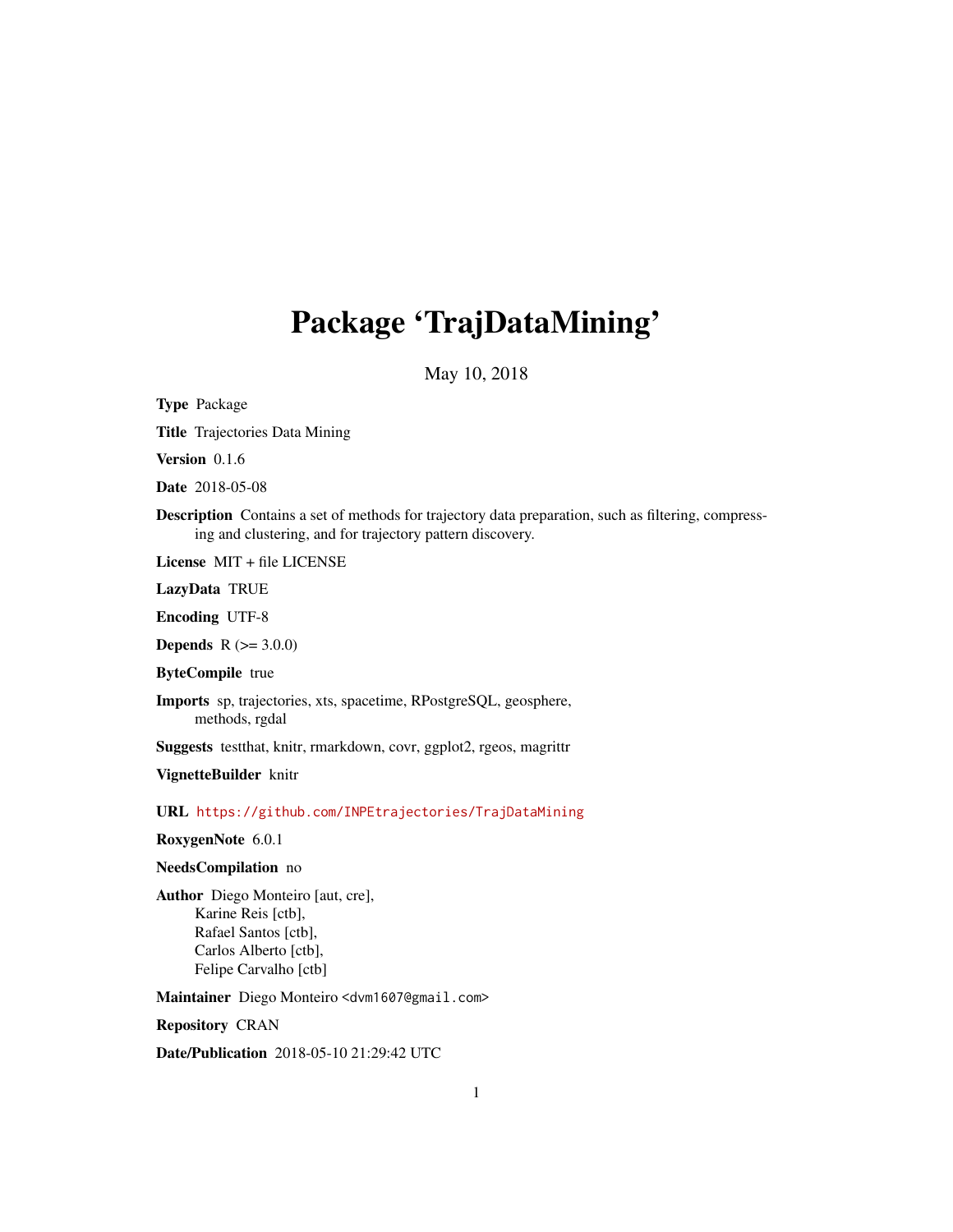## <span id="page-1-0"></span>R topics documented:

|       | $\overline{4}$ |
|-------|----------------|
|       | 5              |
|       | -6             |
|       | $\overline{7}$ |
|       |                |
|       | $\sim 8$       |
|       | 9              |
|       |                |
|       |                |
|       |                |
|       |                |
|       |                |
|       |                |
|       |                |
|       |                |
|       |                |
| Index | 18             |

A1 *A trajectory of elephant sea*

#### Description

object that contains distance, duration, speed and direction.

#### Usage

A1

#### Format

A trajectory with 2218 rows and 7 columns:

id id each point of trajectory

x latitude

y longitude

time time stamps of the track points

endtime end time stamps of the track points

timeindex time index

ones ones of the track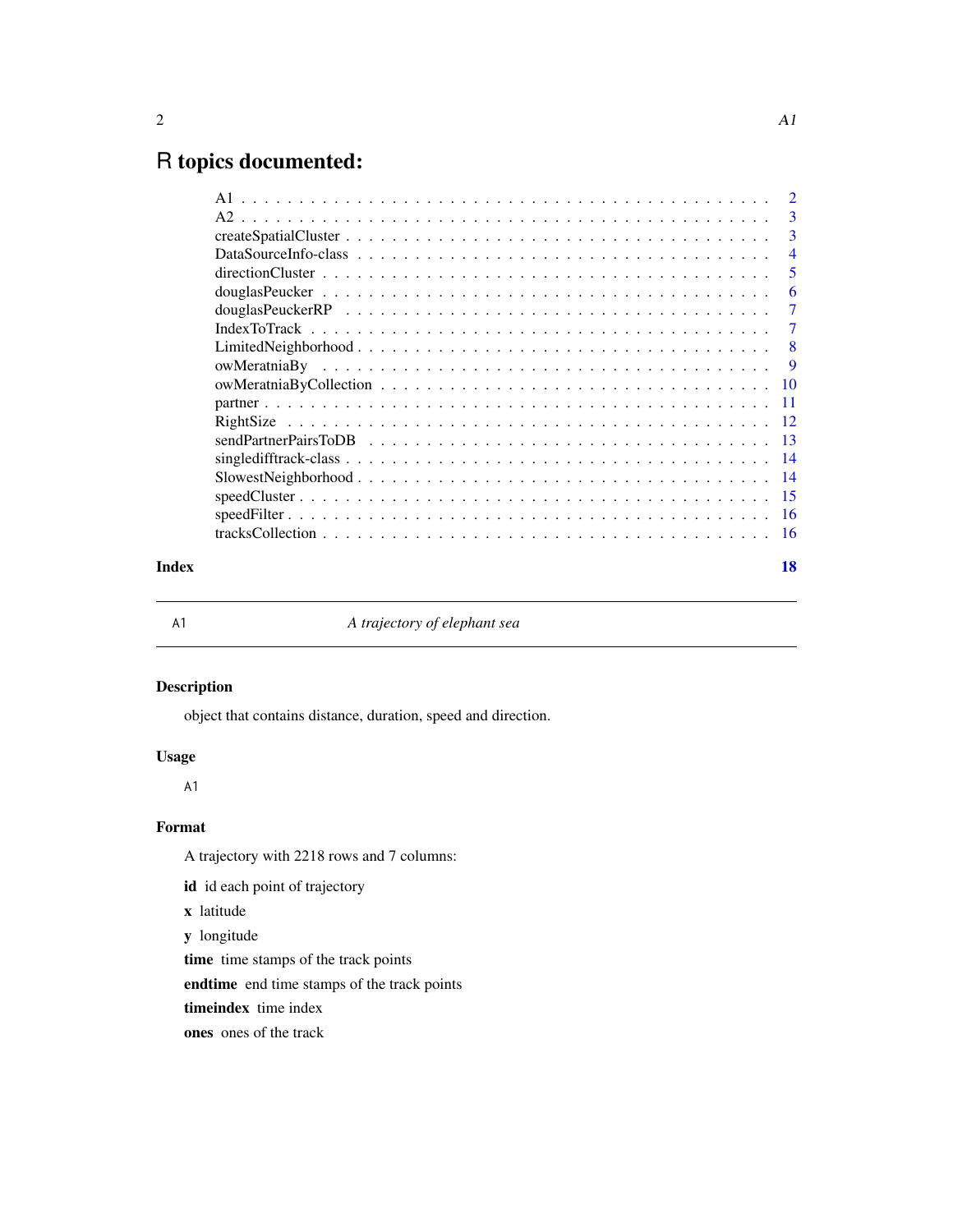<span id="page-2-0"></span>A object that contains distance, duration, speed and direction.

#### Usage

A2

#### Format

A trajectory with 2148 rows and 7 columns:

id id each point of trajectory

x latitude

y longitude

time time stamps of the track points

endtime end time stamps of the track points

timeindex id of time stamps

ones ones of the track

createSpatialCluster *Create Spatial Cluster*

#### Description

Method for create a spatial cluster

#### Usage

```
createSpatialCluster(A3, clusterlist)
```
## S4 method for signature 'Track,list' createSpatialCluster(A3, clusterlist)

#### Arguments

| A <sub>3</sub> | Track object                                     |
|----------------|--------------------------------------------------|
| clusterlist    | list of cluster positions create spatial objects |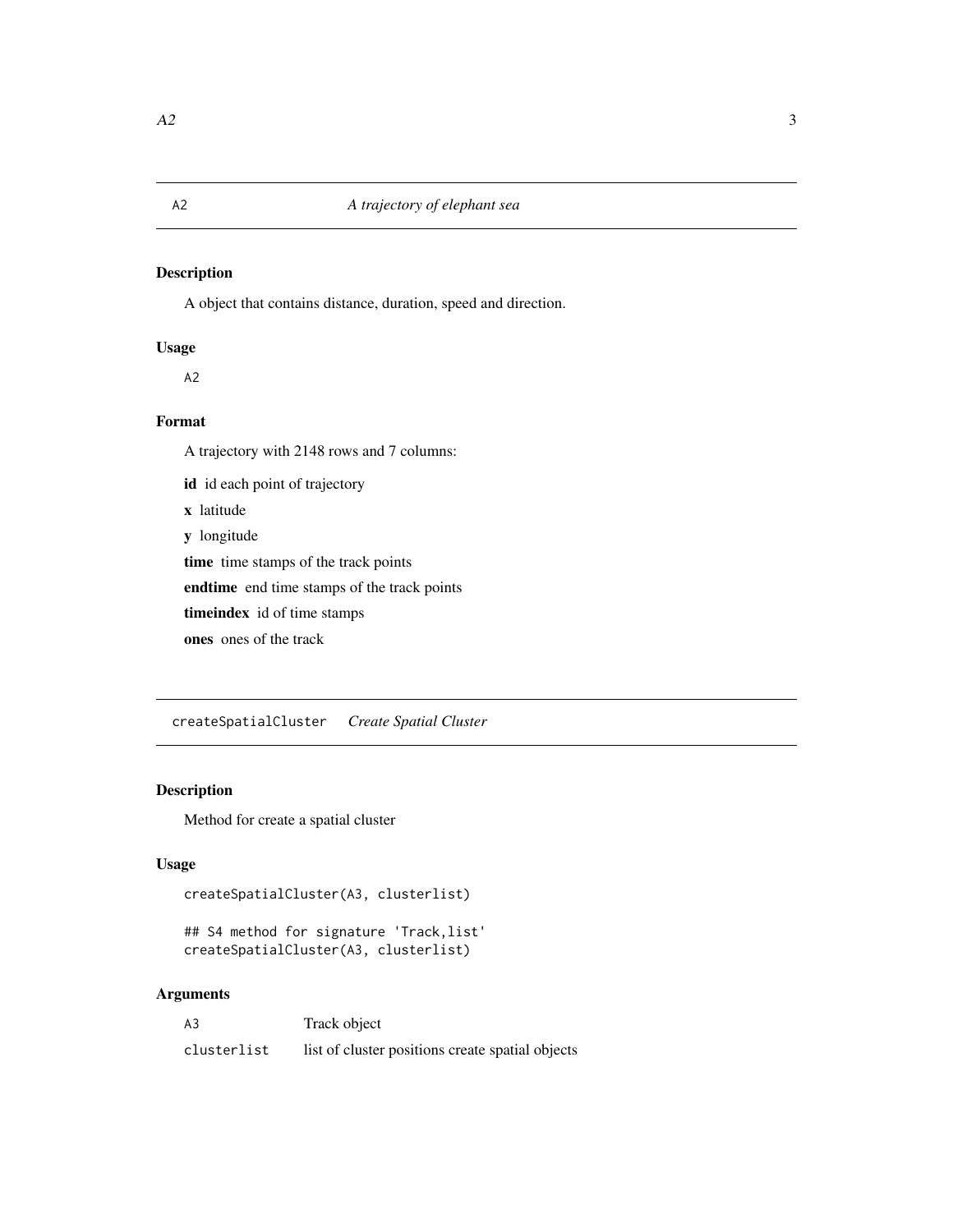#### <span id="page-3-0"></span>Value

cluster of polygons

#### Author(s)

Deigo Monteiro

#### Examples

```
spcluster<-createSpatialCluster(A1,speedCluster(A1,mean(A1@connections$speed),
12,min(A1@connections$speed)+4))
```
DataSourceInfo-class *Data Source Info*

#### Description

Class to connect in a database

#### Slots

user User of database title Title of database accessDriver The database access driver host Host of the database (e.g. localhost) port Port the database (e.g. 5432) timeout Timeout time of connection password Password of database db Database name encoding Encoding of database (e.g.CP1252 ) dbtype The type of the database (e.g. POSTGIS) path Path of the database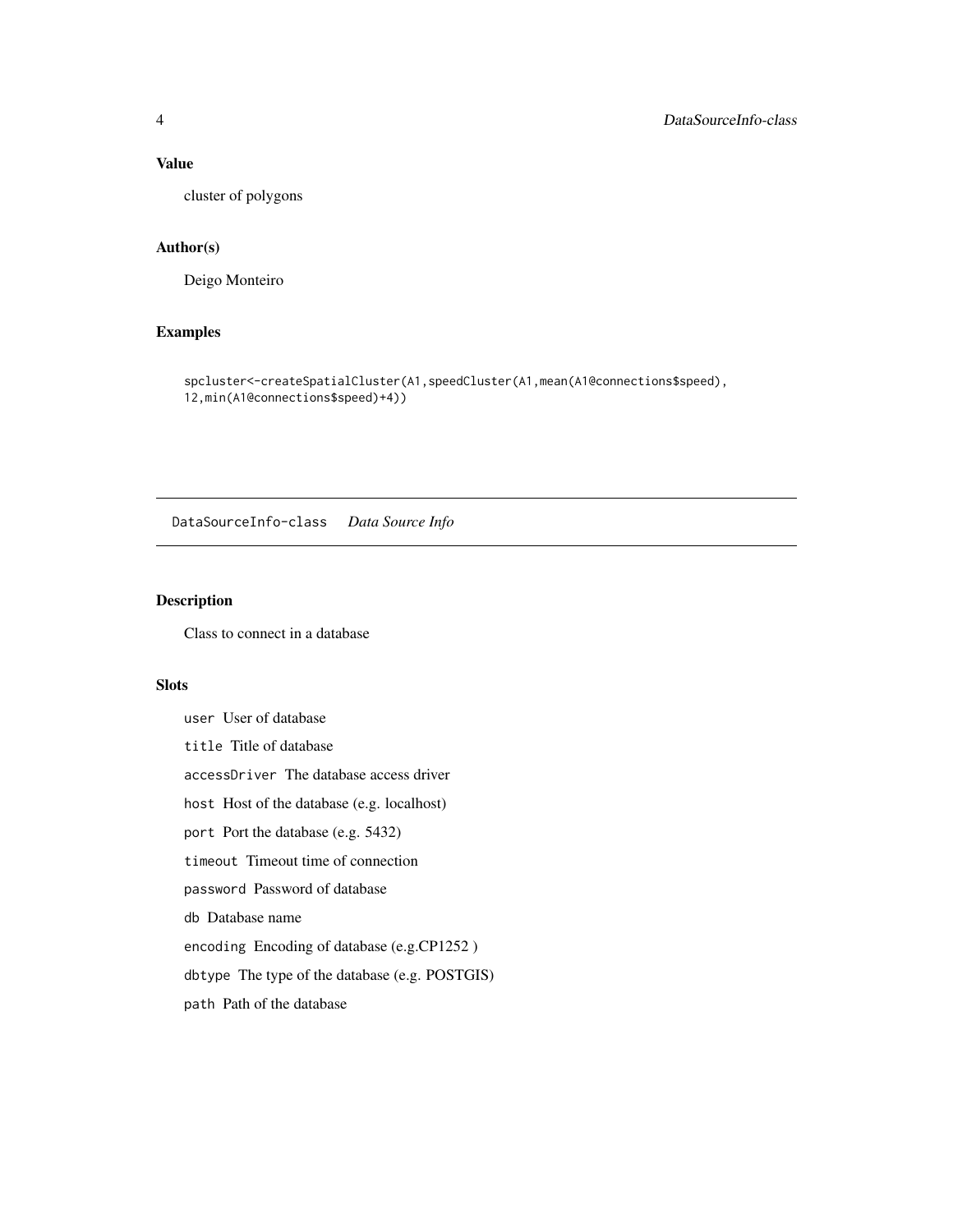<span id="page-4-0"></span>That given a Track and maximum change parameter, returns regions where direction changed more than the defined parameter

#### Usage

```
directionCluster(track, minD, minT, tolerance)
## S4 method for signature 'Track,numeric,numeric,numeric'
directionCluster(track, minD, minT,
  tolerance)
```
#### Arguments

| track     | Represents a single trajectory followed by a person, animal or object |
|-----------|-----------------------------------------------------------------------|
| minD      | Is the minimun direction change                                       |
| minT      | Is the minimum period at the speed                                    |
| tolerance | Is the maximum change parameter                                       |

#### Value

returns regions where direction changed more than the defined parameter

#### Author(s)

Diego Monteiro

#### Examples

cluster<-createSpatialCluster(A1,directionCluster(A1,5,10,2))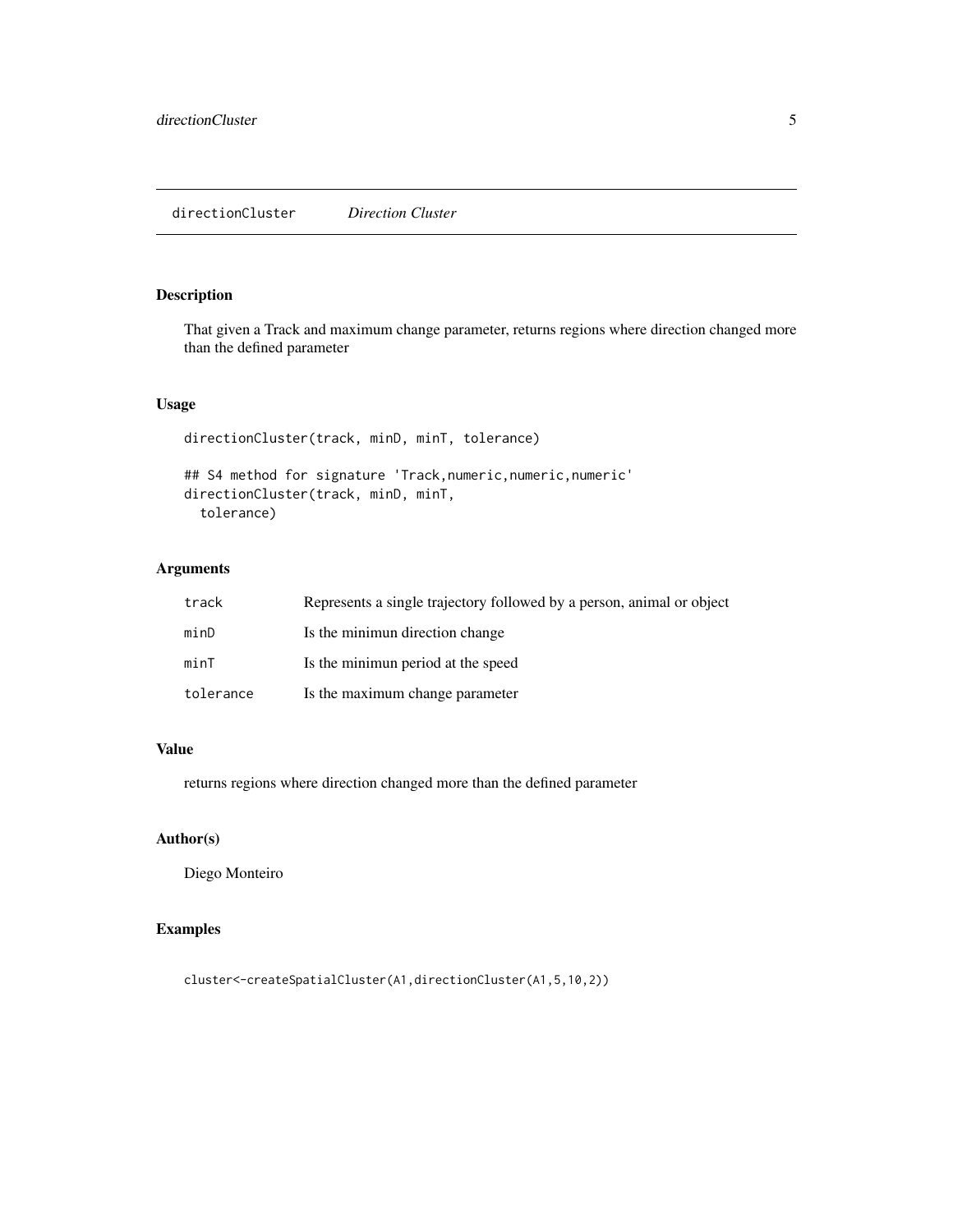<span id="page-5-0"></span>douglasPeucker *Douglas Peucker*

#### Description

Douglas-Peucker which reduces trajectories by preserving spatial precisions

#### Usage

```
douglasPeucker(A1, dist)
```

```
## S4 method for signature 'Track,numeric'
douglasPeucker(A1, dist)
```
#### Arguments

| A1   | Represents a single trajectory followed by a person, animal or object |
|------|-----------------------------------------------------------------------|
| dist | Distance time series                                                  |

#### Value

reduces trajectories by preserving spatial precisions

#### Author(s)

Diego Monteiro

#### Examples

## Not run: library(ggplot2)

dist <- max(A1@connections\$distance)

```
douglasp <- douglasPeucker(A1,dist)
```
df <- data.frame(x=douglasp@sp@coords[,1],y=douglasp@sp@coords[,2]) ggplot(df,aes(x=df\$x,y=df\$y))+geom\_path(aes(group = 1))

## End(Not run)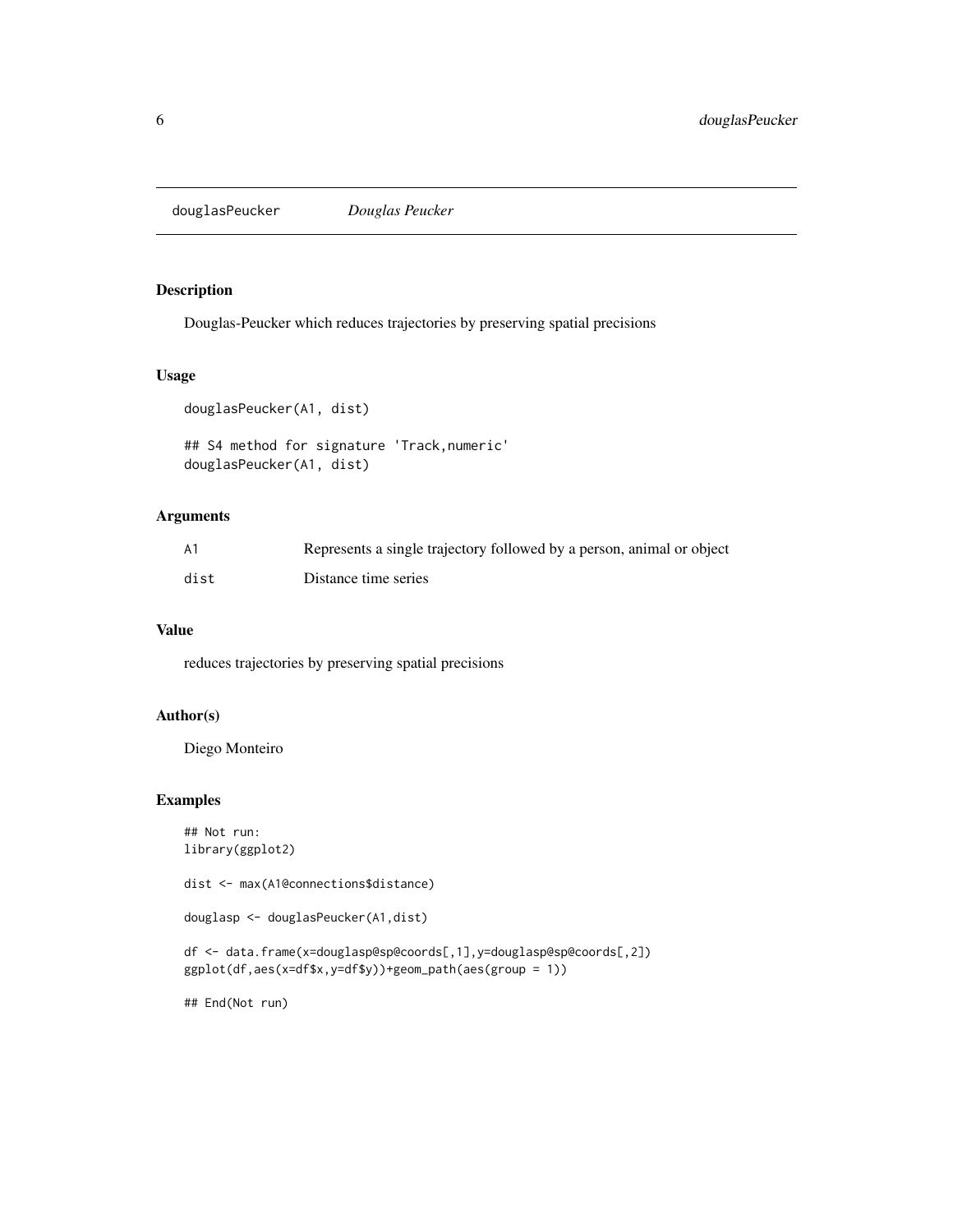<span id="page-6-0"></span>Method that reduces a trajectory spatially with first point and last point

#### Usage

```
douglasPeuckerRP(A1, firstp, lastp, dist)
## S4 method for signature 'Track, numeric, numeric, numeric'
douglasPeuckerRP(A1, firstp, lastp,
  dist)
```
#### Arguments

| A1     | track object      |
|--------|-------------------|
| firstp | given first point |
| lastp  | given last point  |
| dist   | distance          |

#### Author(s)

Diego Monteiro

#### Examples

doug <- douglasPeuckerRP(A1,20,200,2000)

IndexToTrack *Conversão de index pra track*

#### Description

Conversão de index pra track

#### Usage

IndexToTrack(A1, index)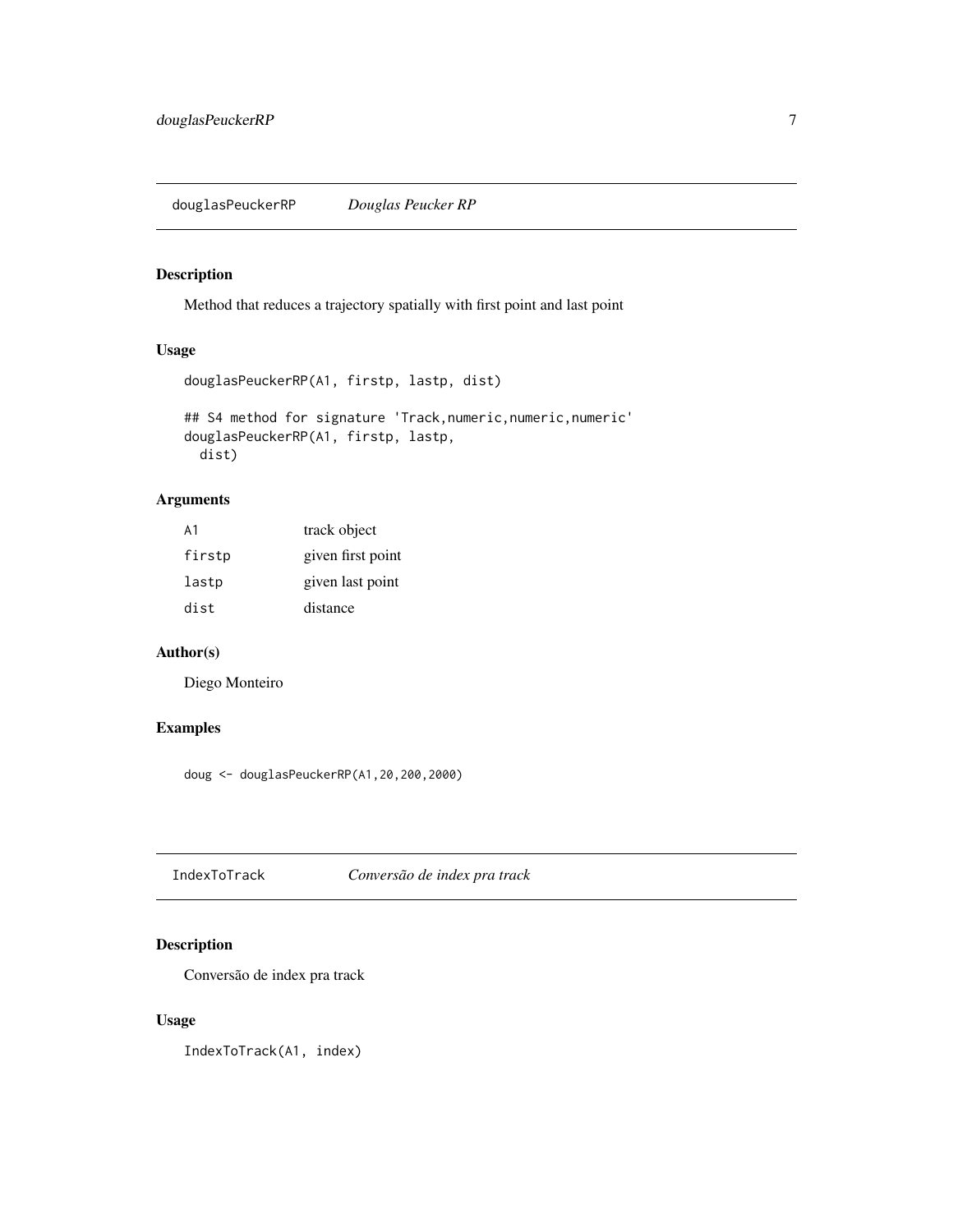#### <span id="page-7-0"></span>Arguments

| Α1    | Track object  |
|-------|---------------|
| index | An index list |

#### Value

track object

LimitedNeighborhood *Limited Neighborhood*

### Description

Check the limite of Neighborhood

#### Usage

```
LimitedNeighborhood(track, ini, minT, cln, cl, avg, sl)
```
### Arguments

| track | Represents a single trajectory followed by a person, animal or object |
|-------|-----------------------------------------------------------------------|
| ini   | Order list of track speed                                             |
| minT  | Is the minimun period at the speed                                    |
| cln   | Cluster identification                                                |
| cl    | Empty list                                                            |
| avg   | Average value of speed                                                |
| sl    | Is the speed limit                                                    |

### Author(s)

Diego Monteiro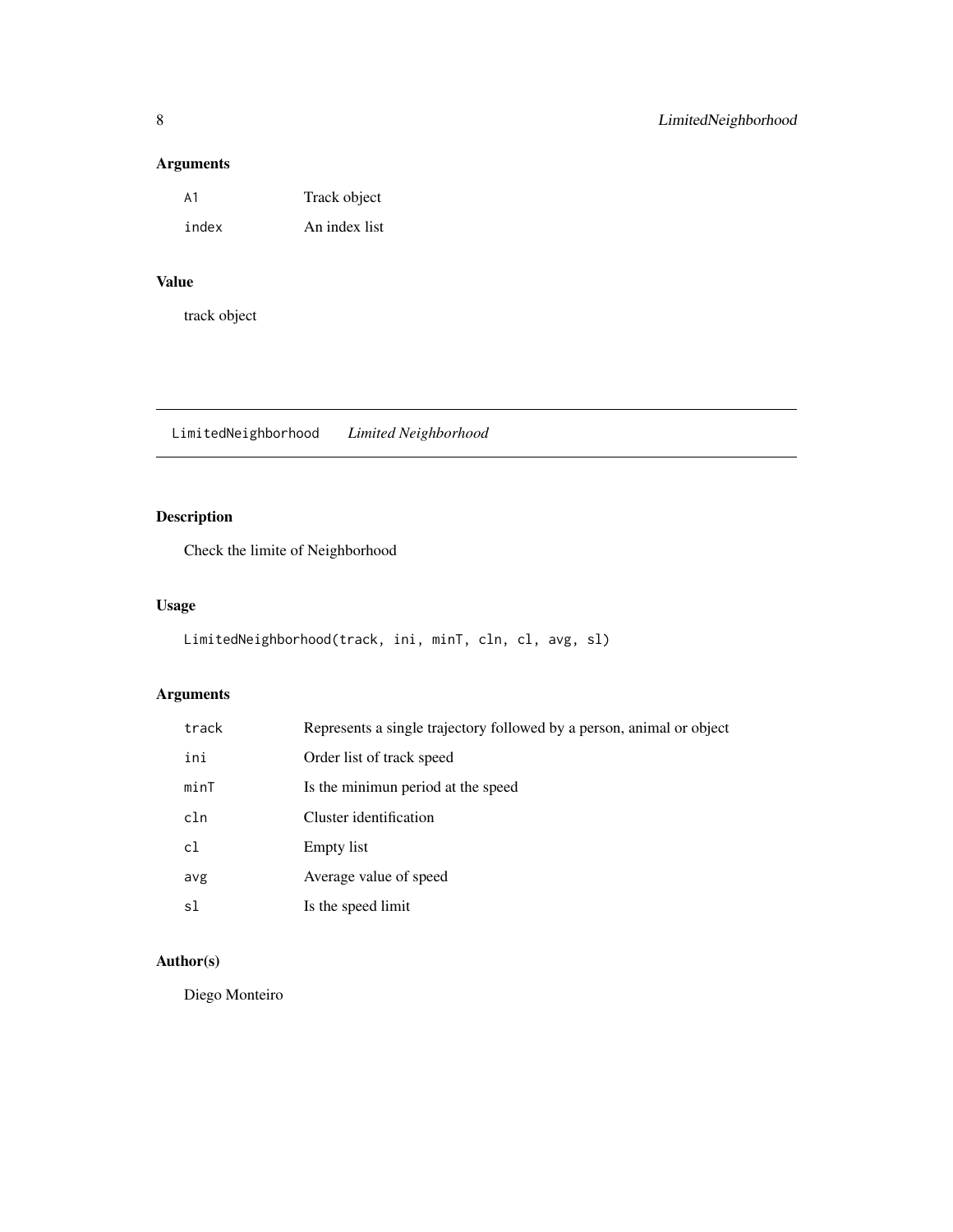<span id="page-8-0"></span>

Method that reduces trajectories spatiotemporally

#### Usage

```
owMeratniaBy(A1, dist, speed)
```

```
## S4 method for signature 'Track, numeric, numeric'
owMeratniaBy(A1, dist, speed)
```
#### Arguments

| A <sub>1</sub> | Represents a single trajectory followed by a person, animal or object. |
|----------------|------------------------------------------------------------------------|
| dist           | Distance time series                                                   |
| speed          | Speed of track                                                         |

#### Value

Reduces trajectories spatiotemporally

#### Author(s)

Diego Monteiro

#### Examples

## Not run: library(ggplot2)

speed <- max (A1@connections\$speed)

```
distance <- max (A1@connections$distance)
```

```
ow <- owMeratniaBy(A1,distance,speed)
```

```
df <- data.frame(x=ow@sp@coords[,1],y=ow@sp@coords[,2])
```
ggplot(df,aes(x=df\$x,y=df\$y))+geom\_path(aes(group = 1), arrow = arrow(),color='blue')

## End(Not run)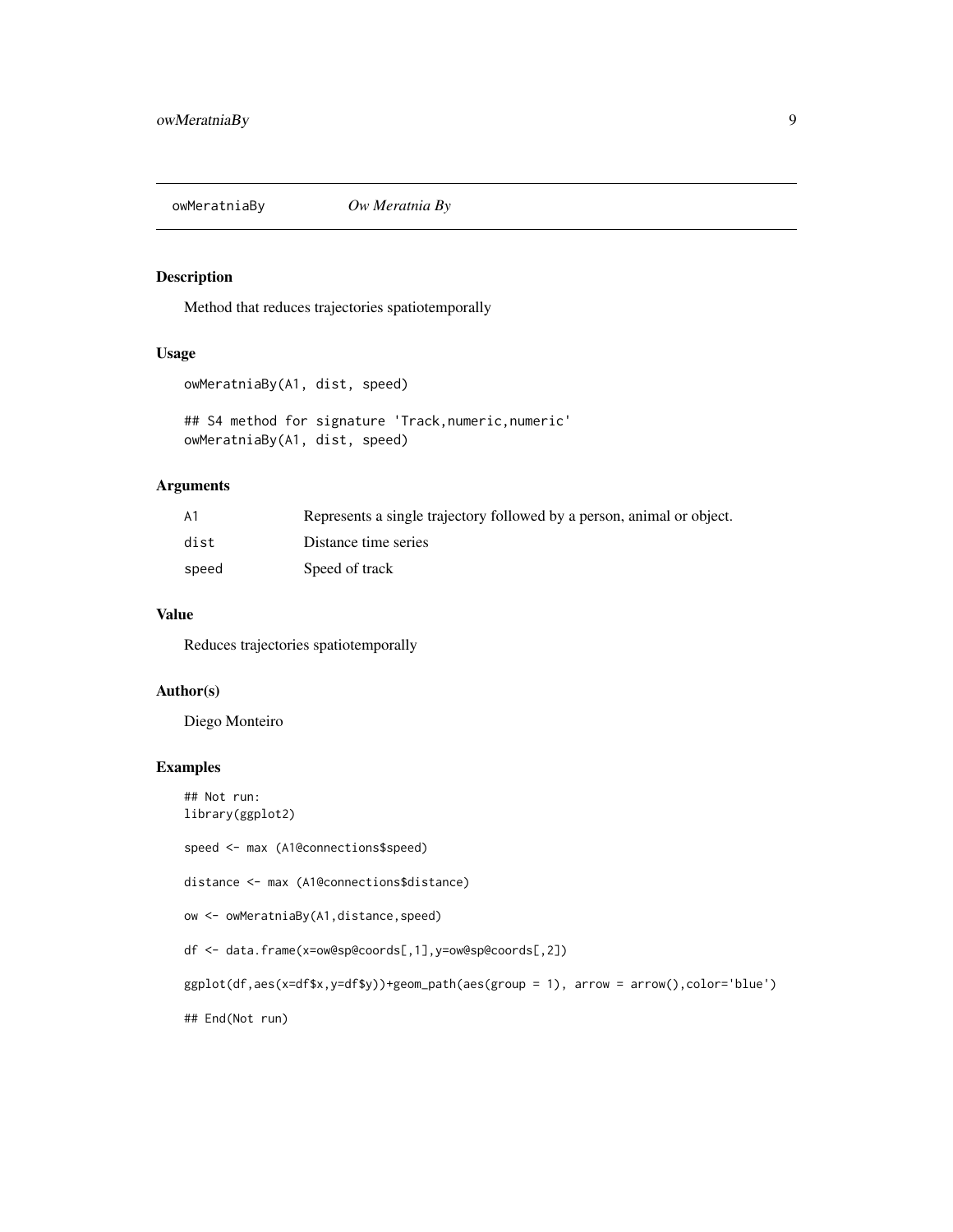<span id="page-9-0"></span>owMeratniaByCollection

*Ow Meratnial By Collection*

#### Description

Method that reduces a set of trajectories spatiotemporally

#### Usage

```
owMeratniaByCollection(A1, dist, speed)
```

```
## S4 method for signature 'TracksCollection, numeric, numeric'
owMeratniaByCollection(A1, dist,
  speed)
```
#### Arguments

| A1    | Represents a collection of trajectories followed by different persons, animals or<br>objects |
|-------|----------------------------------------------------------------------------------------------|
| dist  | Distance time series                                                                         |
| speed | Speed of object                                                                              |

#### Value

Trajectory spatiotemporally reduced

#### Author(s)

Diego Monteiro

#### Examples

library(magrittr)

library(sp)

```
library(ggplot2)
ow <-owMeratniaByCollection(tracksCollection,13804.84 ,0.03182201) %>% coordinates()
df \leftarrow data . frame(x=ow[, 1], y=ow[, 2])ggplot(df,aes(x=x,y=y))+geom_path(aes(group = 1), arrow = arrow(),color='blue')
```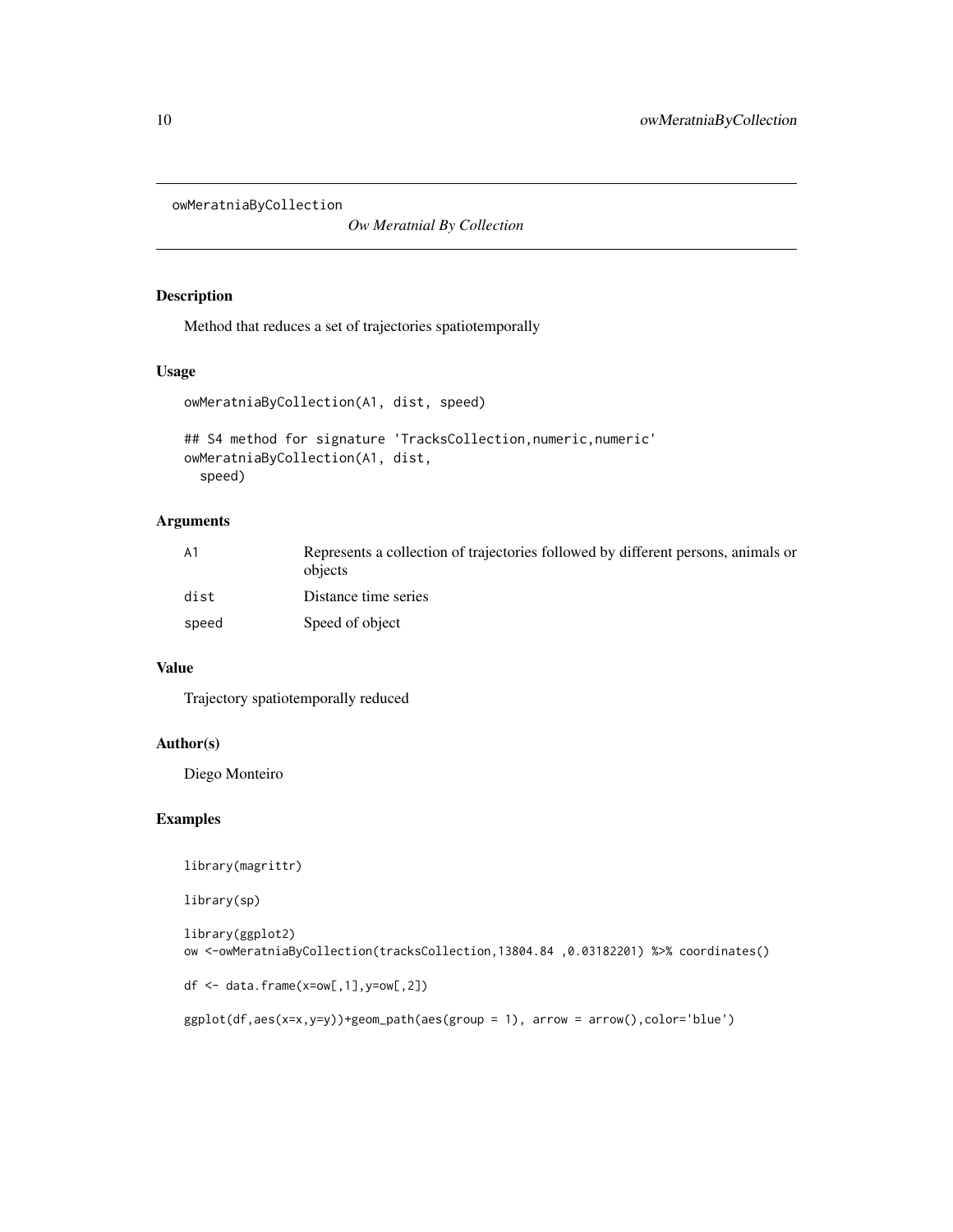<span id="page-10-0"></span>

Method to recognize trajectories that stay together, based on trajectory distance time series analysis

#### Usage

```
partner(A1, A2, dist, maxtime, mintime, datasource, tablename)
  ## S4 method for signature
## 'Track,Track,numeric,numeric,numeric,DataSourceInfo,character'
partner(A1,
 A2, dist, maxtime, mintime, datasource, tablename)
  ## S4 method for signature
## 'Track,Track,numeric,numeric,numeric,PostgreSQLConnection,character'
partner(A1,
 A2, dist, maxtime, mintime, datasource, tablename)
## S4 method for signature
## 'Track,Track,numeric,numeric,numeric,logical,missing'
partner(A1, A2,
  dist, maxtime, mintime, datasource, tablename)
  ## S4 method for signature
## 'TracksCollection,missing,numeric,numeric,numeric,missing,missing'
partner(A1,
 A2, dist, maxtime, mintime, datasource, tablename)
 ## S4 method for signature
## 'TracksCollection,
## TracksCollection,
## numeric,
## numeric,
## numeric,
## missing,
## missing'
partner(A1,
 A2, dist, maxtime, mintime, datasource, tablename)
```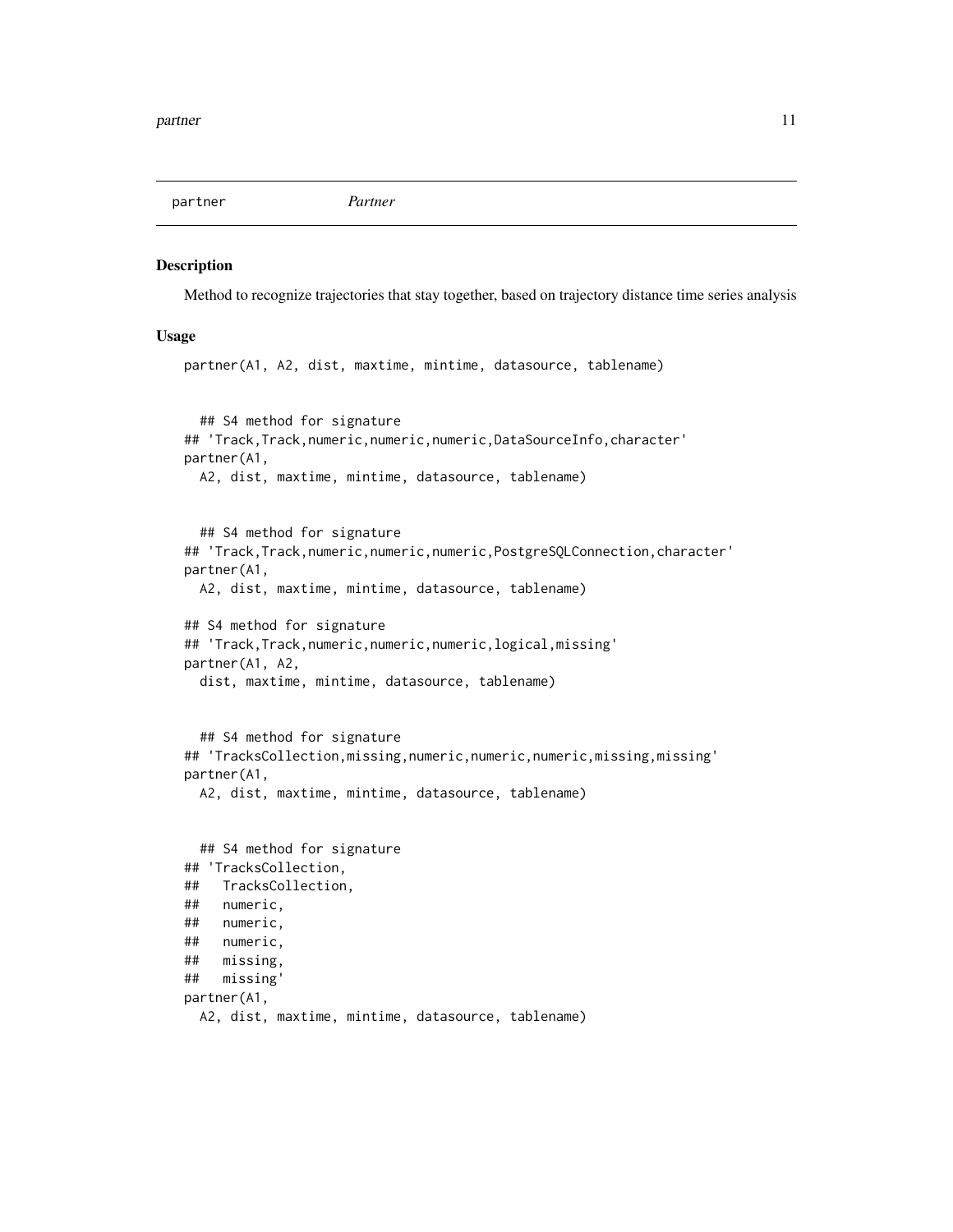```
## S4 method for signature
## 'TracksCollection, Track, numeric, numeric, numeric, missing, missing'
partner(A1,
 A2, dist, maxtime, mintime, datasource, tablename)
```
#### Arguments

| A1         | Represents a single trajectory followed by a person, animal or object. |
|------------|------------------------------------------------------------------------|
| A2         | Represents a single trajectory followed by a person, animal or object. |
| dist       | Ristance that two objects can stay apart                               |
| maxtime    | Maximum time period that two objects can stay apart                    |
| mintime    | Minimum time period that two objects must stay together                |
| datasource | Is object class DataSourceInfo                                         |
| tablename  | The name of the table database                                         |

#### Value

List with begin time and end time stamps of two objects partner

#### Author(s)

Diego Monteiro

#### Examples

partner(A1,A2,110792,2277,0,FALSE)

RightSize *Right size verifier*

#### Description

Right size verifier

#### Usage

RightSize(diffTracks, begintime, endtime, sizeMultiplier)

#### Arguments

| diffTracks | <b>Difftrack</b>                               |
|------------|------------------------------------------------|
| begintime  | Begin time                                     |
| endtime    | End time                                       |
|            | sizeMultiplier number will multiplier the diff |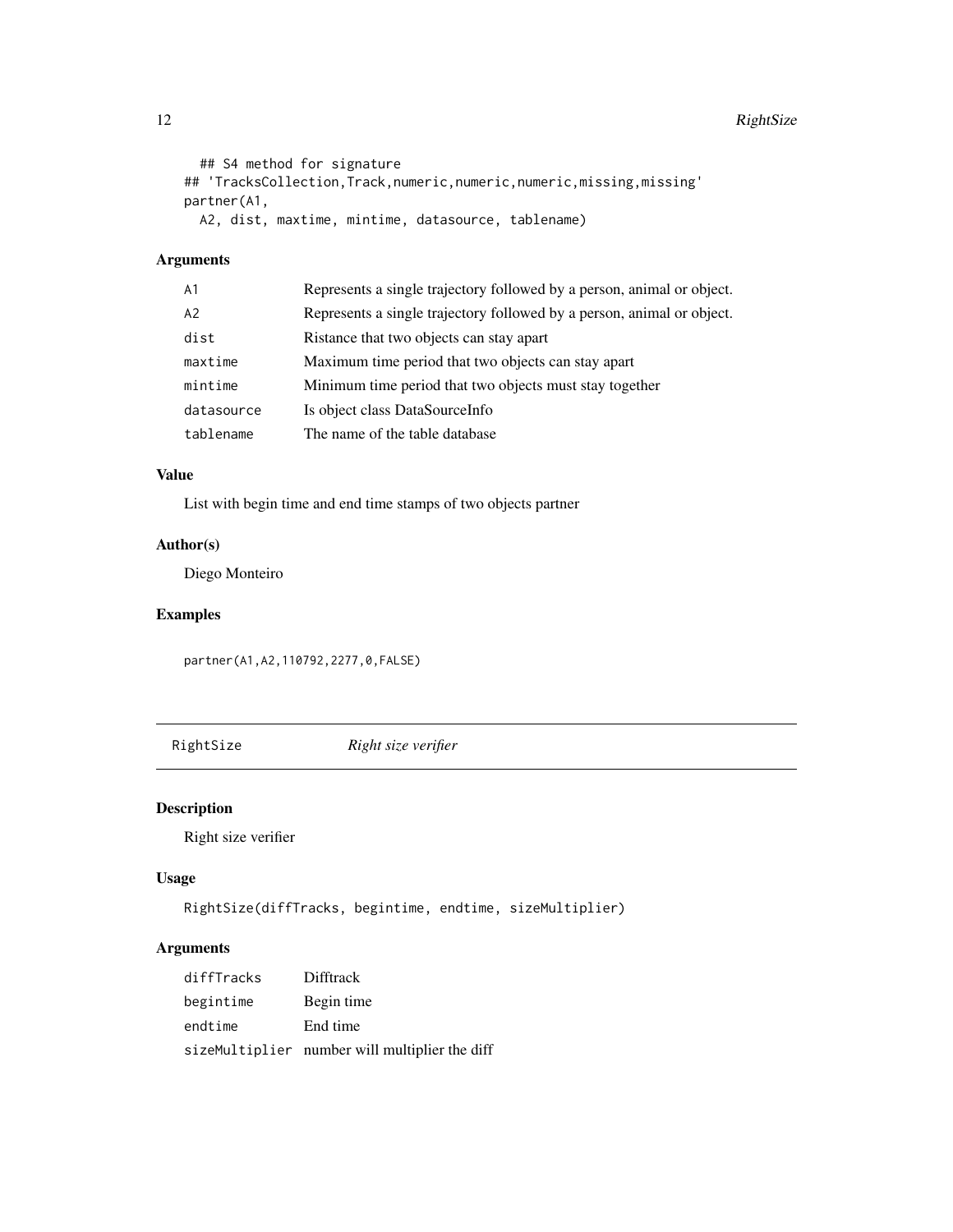#### <span id="page-12-0"></span>Value

boolean

sendPartnerPairsToDB *send Partner Pairs To DataBase*

#### Description

Method that sends found partners to a PostGIS database

Method that sends found partners to a PostGIS database with object DataSourceInfo

Method that sends found partners to a PostGIS database using object PosgreSQLConnection

#### Usage

sendPartnerPairsToDB(dataframe, dataSourceInfo, tablename)

```
## S4 method for signature 'list,DataSourceInfo,character'
sendPartnerPairsToDB(dataframe,
 dataSourceInfo, tablename)
```

```
## S4 method for signature 'list,PostgreSQLConnection,character'
sendPartnerPairsToDB(dataframe,
 dataSourceInfo, tablename)
```
#### Arguments

| dataframe | Dataframe list                               |
|-----------|----------------------------------------------|
|           | dataSourceInfo A object class dataSourceInfo |
| tablename | Name of table                                |

#### Value

send the partners list for a database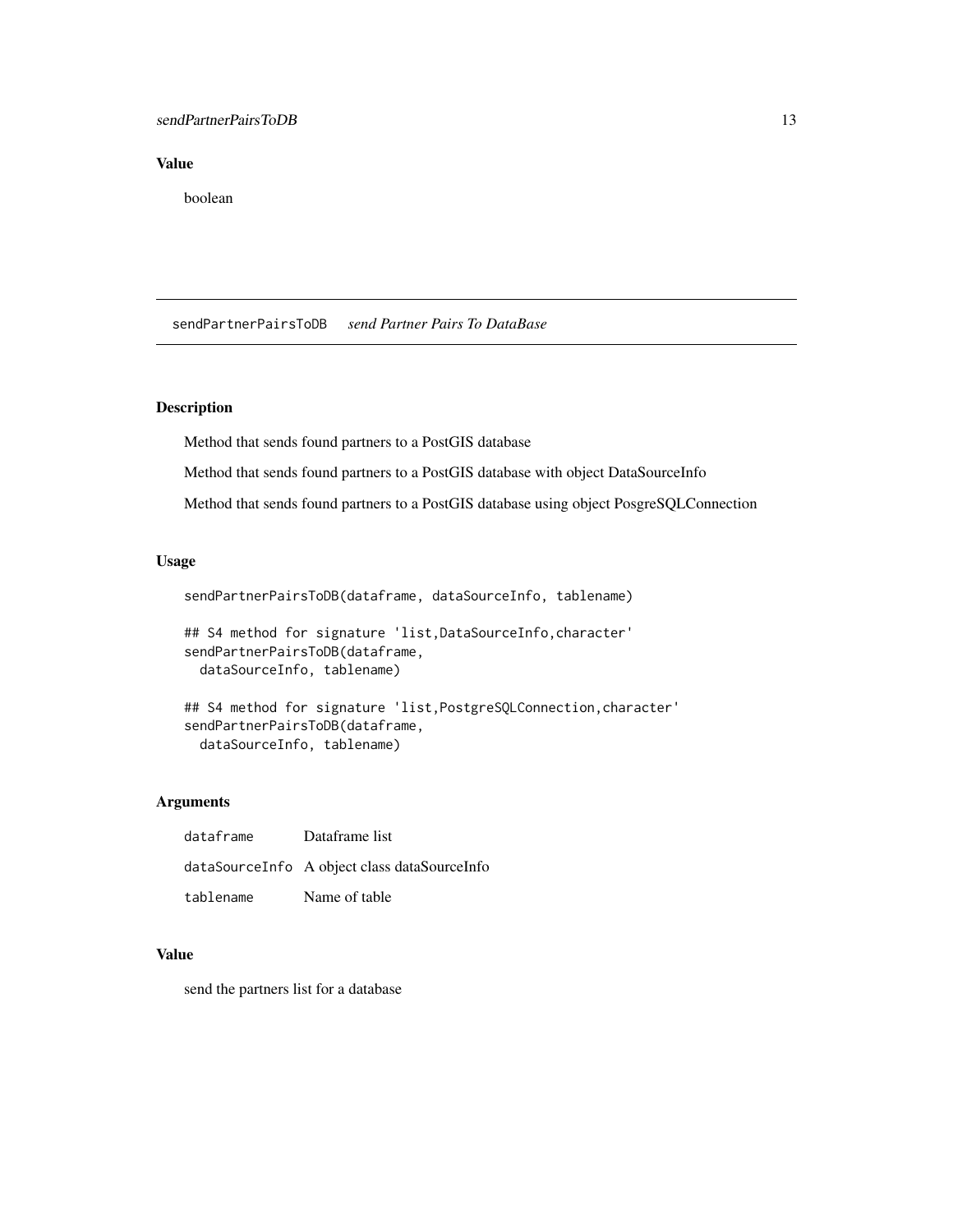<span id="page-13-0"></span>singledifftrack-class *Sigle diff track*

#### Description

My compare method get distances between 2 Track objects for each point in time where they overlap and create a corresponding line

#### Arguments

| tr1 | represents a single trajectory followed by a person, animal or object. |
|-----|------------------------------------------------------------------------|
| tr2 | represents a single trajectory followed by a person, animal or object. |

#### Details

@import xts

#### Value

a difftrack object

#### Author(s)

Diego Monteiro

SlowestNeighborhood *Slowest Neighborhood*

#### Description

Method for check slowest neighborhood

#### Usage

```
SlowestNeighborhood(track, ini, minT, cl)
```
#### Arguments

| track | Represents a single trajectory followed by a person, animal or object |
|-------|-----------------------------------------------------------------------|
| ini   | Order list of track speed                                             |
| minT  | Is the minimun period at the speed                                    |
| c1    | Empty list                                                            |

#### Author(s)

Diego Monteiro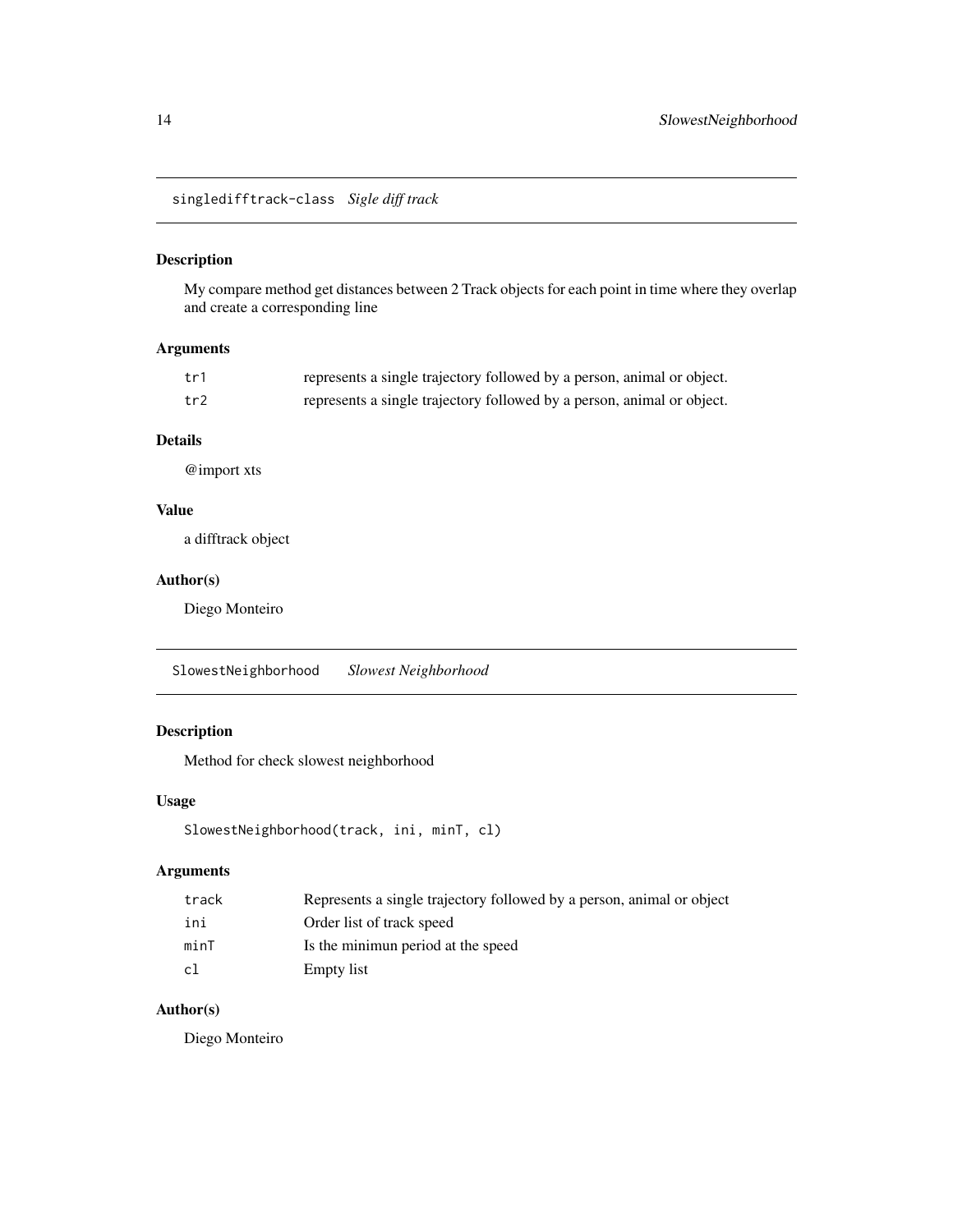<span id="page-14-0"></span>speedCluster *Speed Cluster*

#### Description

Method for check the regions where speed was lower than the defined parameter

#### Usage

```
speedCluster(track, avg, minT, sl)
```

```
## S4 method for signature 'Track, numeric, numeric, numeric'
speedCluster(track, avg, minT, sl)
```
#### Arguments

| track | Represents a single trajectory followed by a person, animal or object |
|-------|-----------------------------------------------------------------------|
| avg   | Is the average speed of track                                         |
| minT  | Is the minimum period at the speed of track                           |
| sl    | Is the speed limit of track                                           |

#### Details

Order the speed so it will start with the slowest speed cluster

#### Value

Returns regions where speed was lower than the defined parameter

#### Author(s)

Diego Monteiro

#### Examples

avgSpeed <- mean(A1@connections\$speed) minSpeed <- min(A1@connections\$speed) speed <- speedCluster(A1,avgSpeed,minSpeed,586)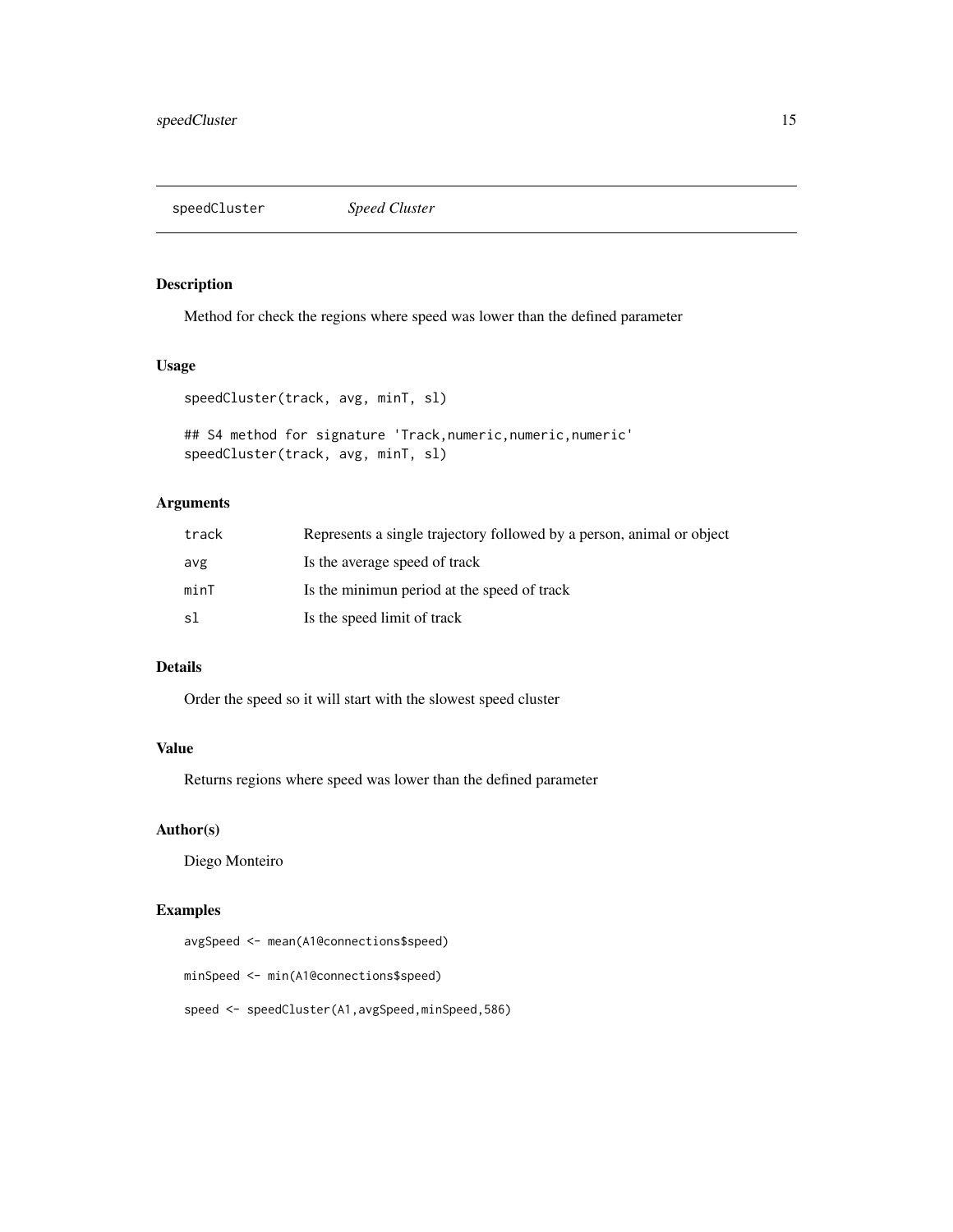<span id="page-15-0"></span>speedFilter *Speed filter*

#### Description

A speed filter that filters out trajectory observations whose speeds are above a user-defined maximum velocity

#### Usage

speedFilter(A1, speed)

## S4 method for signature 'Track,numeric' speedFilter(A1, speed)

#### Arguments

| - A1  | Represents a single trajectory followed by a person, animal or object |
|-------|-----------------------------------------------------------------------|
| speed | Is the maximum speed parameter                                        |

#### Author(s)

Diego Monteiro

#### Examples

library(ggplot2)

speed <- min(A1@connections\$speed)

sf <- speedFilter(A1,speed)

df <- data.frame(x=sf@sp@coords[,1],y=sf@sp@coords[,2])

ggplot(df,aes(x=df\$x,y=df\$y))+geom\_path(aes(group = 1), arrow = arrow(),color='blue')

tracksCollection *A tracks colleection of a plataform argos*

#### Description

A dataset containing tracks objects

#### Usage

tracksCollection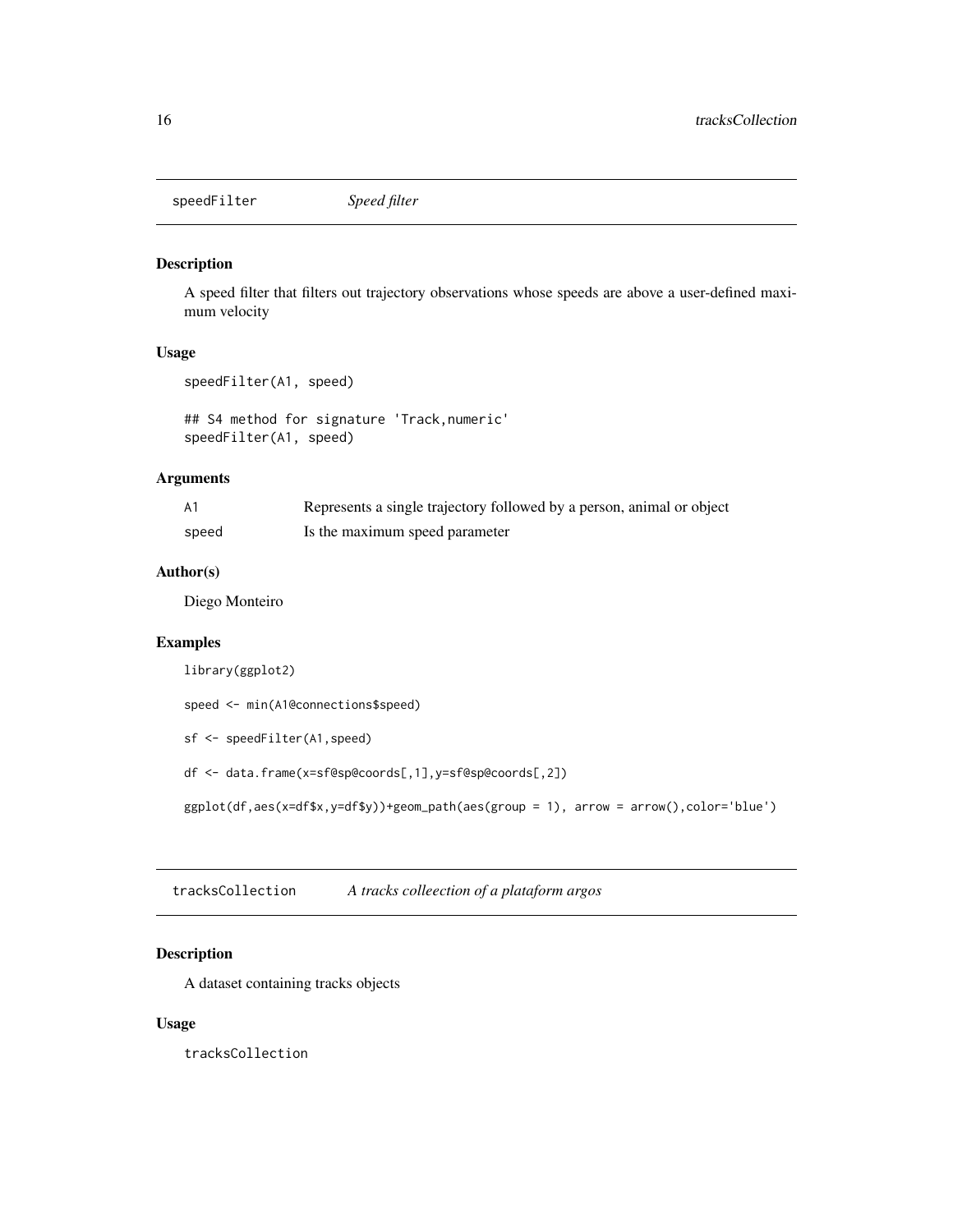#### tracksCollection 17

#### Format

A trajectory with 7 columns:

id id rows

xmin latitude minimum

xmax latitude maximum

ymin longitude minimum

ymax longitude maximum

tmax maximum time

tmin minimum time

timeindex time index

n ones of the track